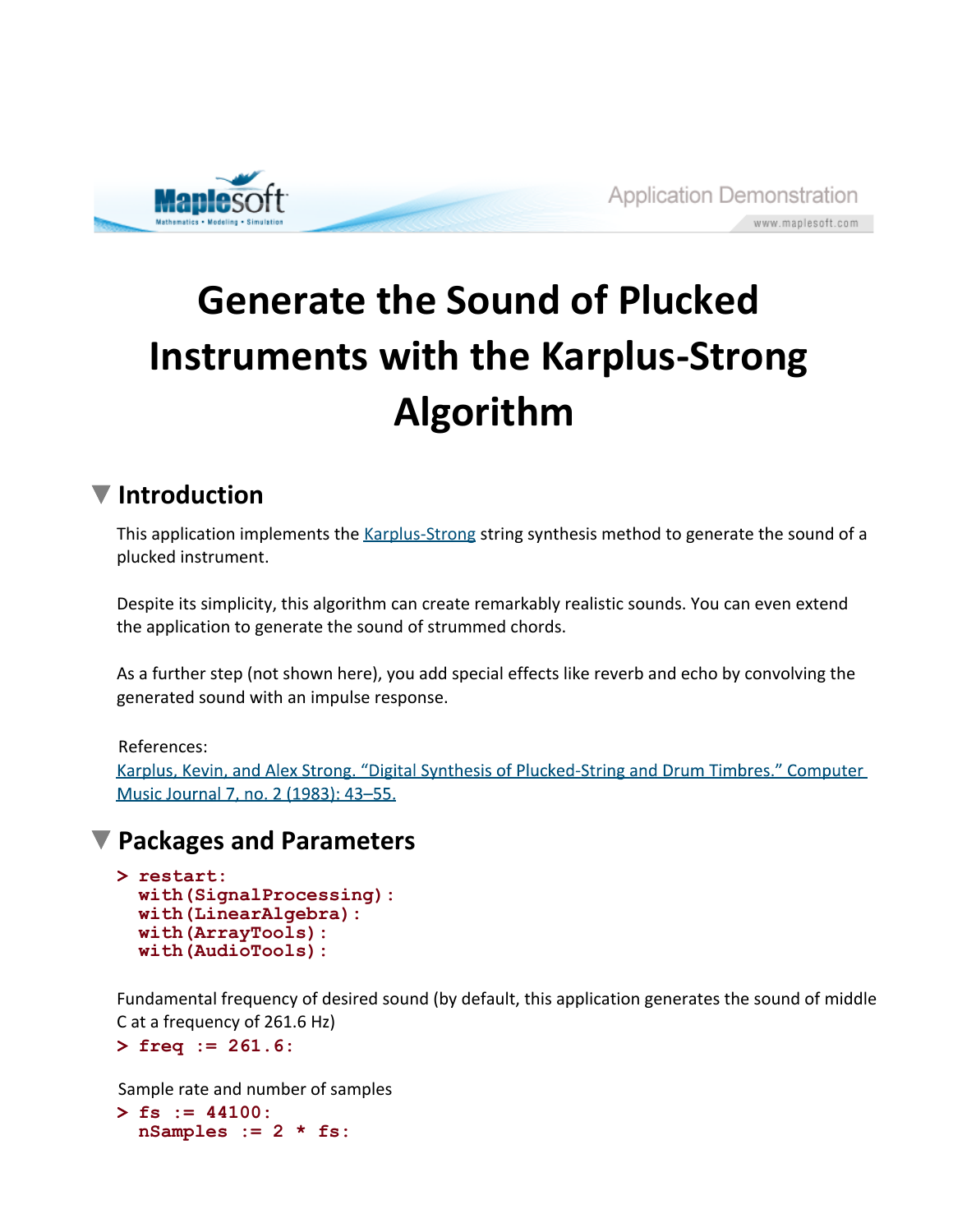This loudspeaker component is needed to play the generated sound.



#### **Karplus Strong Algorithm**

Length of delay line. This is always an integer and hence limits the resolution of potential frequencies

```
> 
nDelay := floor( fs / freq )
                                                                      (3.1)
                            nDelay := 168Burst of white noise
> 
x := RandomVector( nDelay, generator = -1 .. 1., datatype = 
  float[8] ):
Initialise delay line
> 
y := Vector( nDelay + 1, fill = 0, datatype = float[ 8 ] ):
> 
if nSamples > numelems( x ) then
      x( nSamples ) := 0;
 end if:
> 
tt := time[real]():
  signal := Vector( datatype = float[ 8 ] ):
  for i from 1 to nSamples do
      #Filter the signal (averaging filter with an energy decay 
  factor)
      out := x[ i ] + 0.995 * 0.5 * ( y[ nDelay ] + y[ nDelay + 1 ]
  ):
      #Update the delay line
      y := Concatenate( 1 , < out >, y[ 1 .. nDelay ] ):
      Append( signal, out ):
 end do:
  time[real]()-tt
                                                                      (3.2)
                                9.811
```
#### **Sonification and Analysis**

```
> 
aud := Normalize( Create( signal, rate = fs ), offset = remove )
  ;
 Play( aud )
```